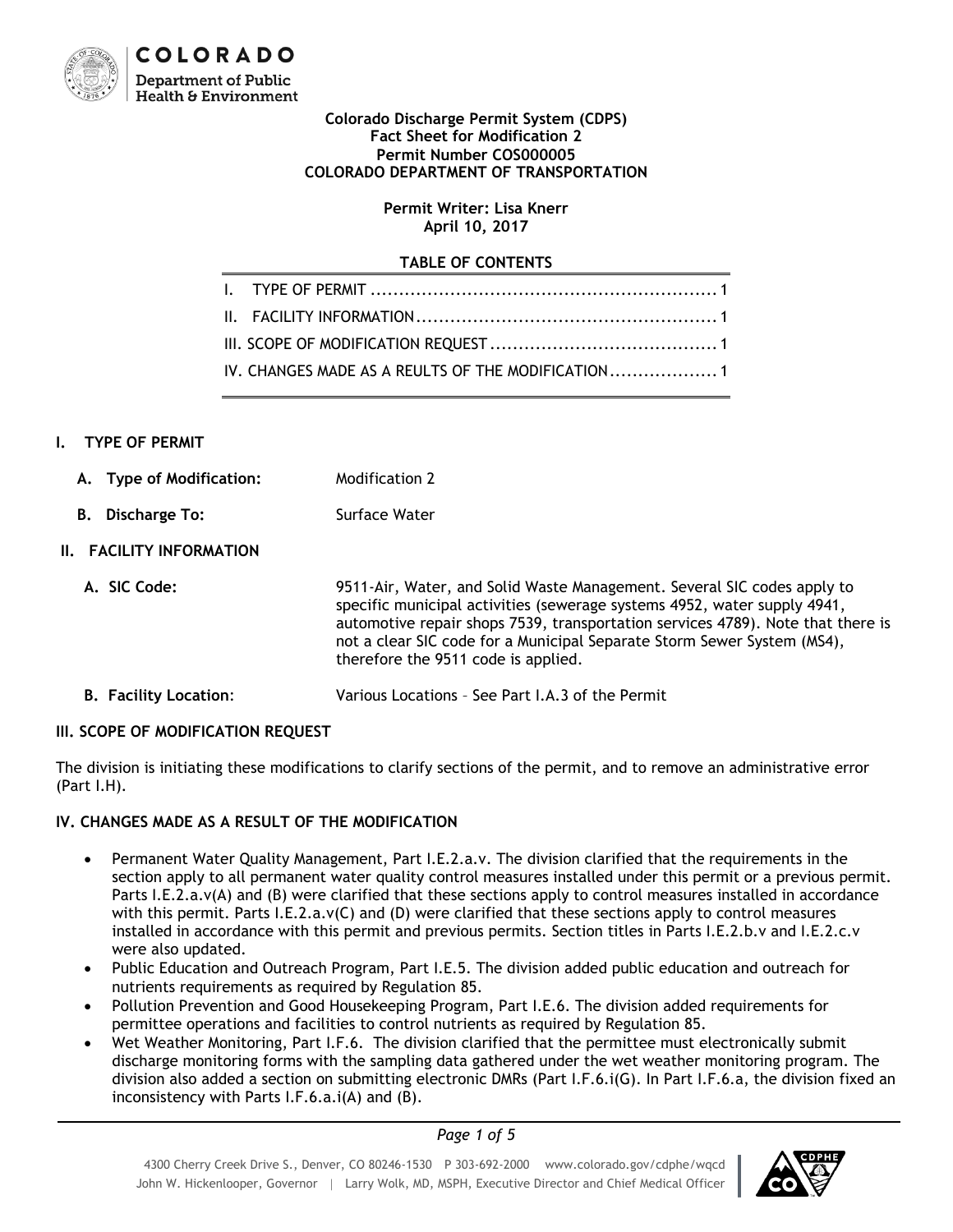

- Compliance Schedule, Part I.H. The division clarified that the permittee must implement the current program in accordance with the previous permit until a new program is implemented in accordance with the current permit.
- Compliance Schedule, Part I.H. The division deleted the requirement that the plans shall be submitted to the division by a certain date. The requirement to submit plans was in error as the compliance schedule did not include any tasks that required submittal of plans.
- Compliance Schedule, Part I.H. The previous permit was not clear regarding what wet weather sampling was required for 2016. Based on the division's and the permittee's shared understanding of the wet weather monitoring requirements for 2016, the permittee conducted wet weather sampling for at least one outfall for 2016. To clarify and document this understanding, the division added a requirement that the permittee monitor one outfall one time in 2016.

## **V. PUBLIC NOTICE COMMENTS**

The public notice period was from January 12, 2017 to February 13, 2017. Comments were received from the Colorado Department of Transportation. The responses from the Division to the comments are given below.

**Comment 1: Parts: I.E.2.a.v(C), I.E.2.a.v.(D), I.E.2.b.v(C ), I.E.2.b.v(D), I.E.2.c.v(C ), I.E.2.c.v(D) (Please note there was a typographical error in the citation originally provided by CDOT in its modification request.)** CDOT Suggestion: "...Control Measures Installed in accordance with this Permit and Previous Permits during this permit term." OR "…in accordance with this Permit and Part I.E.2.a.iii.(A)5) " CDOT Rationale for Suggestion: "The addition of the phrase, "and Previous Permits" is confusing regarding timing, especially for record keeping requirements. CDOT believes CDPHE's intent is that CDOT apply the new permit requirements from the effective date of the current permit going forward to CMs installed using the previous permit standard. However, this does not seem clear as phrased, particularly for the record keeping requirement. For example, the record keeping requirement requires CDOT to track when a CM is installed and if it met a previous design standard. While CDOT is tracking this information going forward it was not required under the old permits and may be difficult to recreate."

**Division Response to Comment 1:** This comment has been partially incorporated into the permit. No changes to Parts I.E.2.a.v(C), I.E.2.a.v(D), I.E.2.b.v(C), I.E.2.c.v(C), I.E.2.c.v(D) have been made. Only I.E.2.b.v(D) has been partially modified to clarify recordkeeping requirements for control measures installed under a previous permit. Specifically, if the control measure was installed under a previous permit, then the permittee only has to document the year that the control measure was installed, not the specific date. Further discussion of the Division's response to Comment 1 follows:

### *Installation Date*

The permittee should be able to document the year in which a control measure/BMP was installed without having to recreate any information. Parts I.E.2.a.v(C), I.E.2.a.v(D), I.E.2.b.v(C), I.E.2.c.v(C), I.E.2.c.v(D) do not have requirements to document when a control measure was installed. Only Part I.E.2.b.v(D) requires the permittee to document when a control measure was installed. Part I.E.2.b.v(D) requires that the permittee keep records on the date that control measures were installed. Part I.B.1 of the previous permit required the permittee to "report on the number of post-construction BMPs, type, and location (planned and/or installed) for a given reporting year within the permitted areas." The permittee, therefore, should be able to document the year in which the control measure/BMP was installed. The permit has been modified to require the *date* of installation for a control measure installed under the current permit and the *year* of installation for a control measure/BMP that was installed under a previous permit.

# *Design Standard*

The permittee should already have documentation that each BMP met a design standard. Specifically, the previous permit and the two CDOT audits required the permittee to evaluate if each permanent BMP met a

*Page 2 of 5*

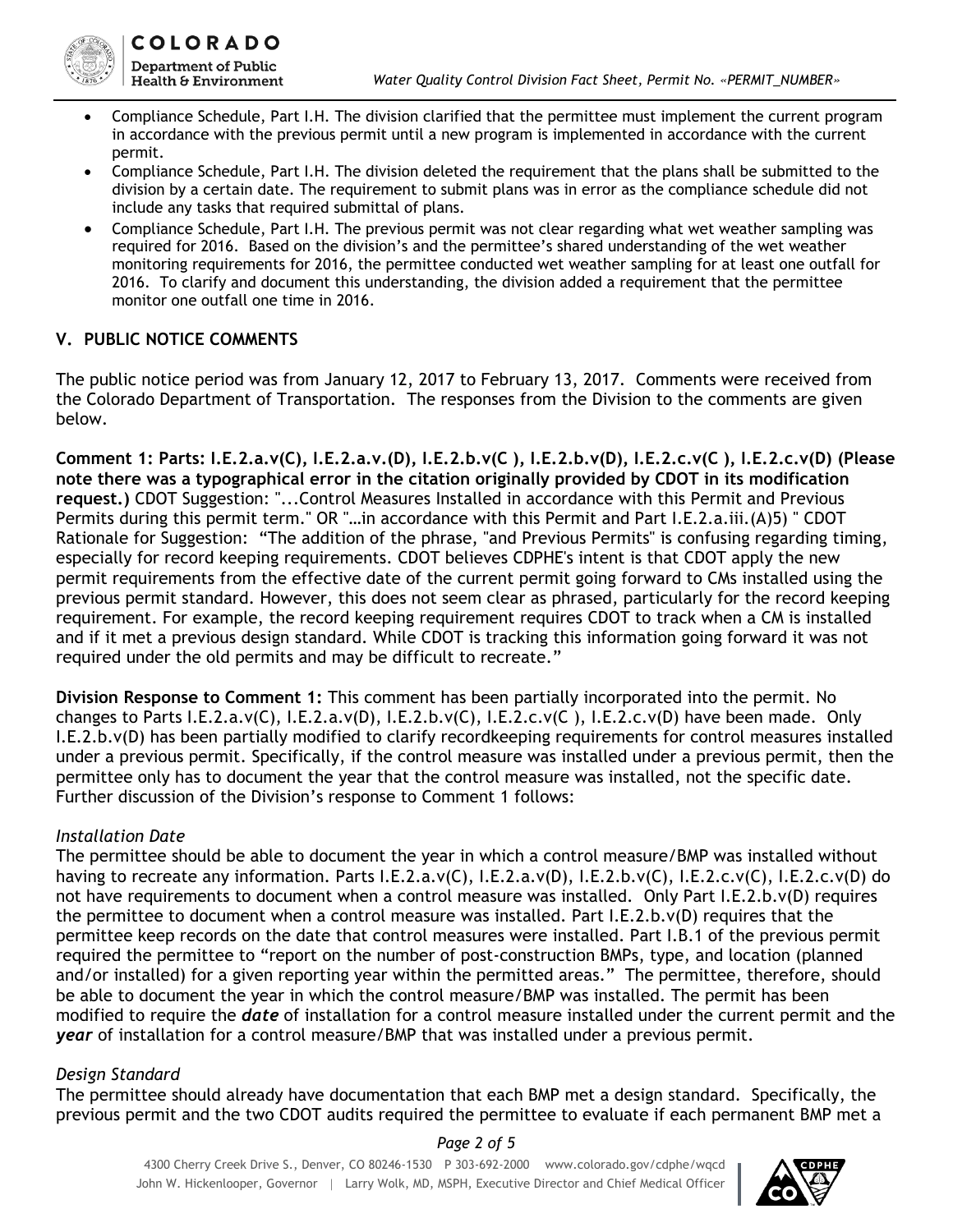

design standard. The permittee, therefore, should not have to recreate any information in order to meet this recordkeeping requirement.

Parts I.E.2.a.v(D), I.E.2.c.v(C), I.E.2.c.v(D) do not have specific requirements to document if a control measure met a previous design standard. Parts I.E.2.a.v(C), I.E.2.b.v(C), I.E.2.b.v(D) address documenting previous permit term design standards. Please see above for the changes that were made to Part I.E.2.b.v(D). No changes were made to Parts I.E.2.a.v(C), I.E.2.b.v(C) since control measures had to meet design standards under the previous permit and the division's 2008 audit report required documentation of the design standard for each BMP.

Part I.B of the permit requires the permittee to "implement its New Development and Redevelopment Program as submitted to and approved by the Division, and expand the program into the Phase II permit coverage areas." Part I.B.1 of the previous permit required the permittee to "report on the number of postconstruction BMPs, type, and location (planned and/or installed) for a given reporting year within the permitted areas." Specifically, the previous permit required the permittee to document the type of BMP installed. The types of BMPs are outlined in the permittee's *Erosion Control and Stormwater Quality Guide*. In addition, Part II.A.3 of the Permit states, "The permittee shall at all times properly operate and maintain all facilities and systems of treatment and control (and related appurtenances) which are installed or used by the permittee to achieve compliance with the conditions of this permit."

In the Division's January 25, 2008 audit report (required action 2.C(3)), the permittee was required to "ensure that the design criteria in the New Development and Redevelopment Program are fully met for all BMPs and that compliance with those criteria are documented." In addition, the audit report (required action 2.C(5)) required the permittee to submit reports for all new projected disturbing one acre or more or as part of a large common plan of development that provide information on the permanent control measures installed. The audit report also required (required action 2.C(7)) "CDOT must ensure that all permanent BMPs installed in accordance with the current and previous MS4 permits, and CDOT's New Development and Redevelopment Program, be maintained so as to operate in accordance with the New Development and Redevelopment Program design criteria." The audit report also required (required action 2.C.(8)) that the permittee submit "Procedures and schedules, including a completion date for each item, for the following tasks. The reviewed BMPs shall include all BMPS installed in accordance with the current and previous MS4 permits." Three of the five items that must have been included in the report was

- Revise or develop operation and maintenance plans if current plans do not meet CDOT criteria.
- Review field conditions at all BMPs and assess if BMPs are operating in accordance with design criteria.
- Perform maintenance as necessary on all BMPs not operating in accordance with design criteria.

The audit report required the permittee to evaluate all permanent BMPs and document if the BMP met the design criteria.

The U.S. Environmental Protection Agency's September 30, 2015 audit report required the permittee to "Develop a procedure to ensure that maintenance is performed on CDOT's PWQFs and the PWQFs are operating properly, including those that are covered under IGAs or other similar agreements with external entities." The permittee must identify the type and design standard to determine if the BMP is operating properly.

**Comment 2: Part I.F.6.a.i.(G).** "Since there is no "report only" DMR, there needs to be an explanation on how the DMR will be developed and who CDOT has to collaborate with at the division to submit the DMR. It would be helpful to add this explanation on how the DMR will be developed and who CDOT has to collaborate with at the division to submit the DMR in the permit or fact sheet since this is the first time we have had to submit WWM data in this format."

# *Page 3 of 5*

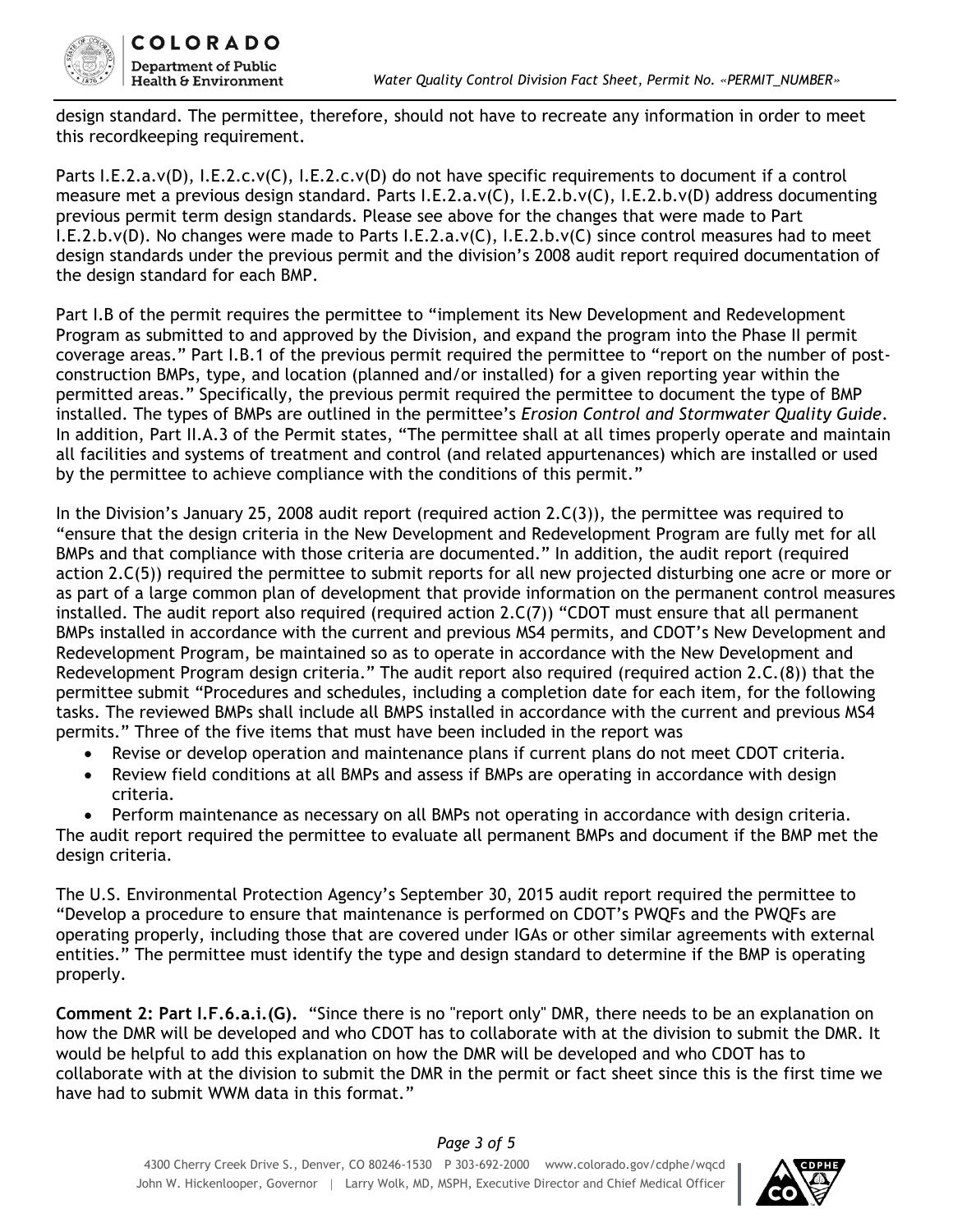

**Division Response to Comment 2:** The division provides electronic DMR's to permittees and so CDOT will not have to "develop" a DMR. Note that a "report" requirement in a permit does not exempt a permittee from submitting a DMR. Report means that data must be reported but no limits are set. The DMR forms provided will show a "report" per parameter, consistent with the permit Report only DMRs are available on the NetDMR system as well. Please visit the division's discharge monitoring report information web page (https://www.colorado.gov/pacific/cdphe/e-reporting-rule-discharge-monitoring-report-information) for more information about DMR submittals.

**Comment 3: Part I.F.6.a.i.(G).** "Recommend changing to 'The data must be submitted using the DMR for each specific sampling location (outfall) on an annual basis. The DMR must be received by the Division by January 28th following the sampling year.' This added section states to use DMR to report and do so no later than 28 days. It is a little confusing to know if we are to report using the DMR 28 days from the date the samples were pulled Or 28 days after all samples for the specific outfall have been analyzed. If after each sample, then how is a mean and/or average developed? Since our discharges are controlled by weather, the sampling can not be completed in a consistent manner."

**Division Response to Comment 3:** This is a compliance question and does not require a permit change. Therefore it is not addressed in this is response to comments. Please consult with our Compliance Assurance Unit for clarification on specific permit requirements and our NetDMR web page for more information on NetDMRs (https://www.colorado.gov/pacific/cdphe/e-reporting-rule-discharge-monitoring-reportinformation).

**Comment 4: Part I. F.6.a.i.(G).** "Add: 'Data to be reported through this requirement will be used for research purposes and not to be construed as numeric limits or values to be used as compliance limits." As DMRs are historically used to determine compliance by comparing monitoring data with numeric limitations, CDOT wishes to make the purpose of reporting WWM data on DMRs known. As a MS4, CDOT does not have numeric limitations in our permit.'"

**Division Response to Comment 4:** This comment has not been incorporated into the permit. The division will use all information submitted, including data submitted on a DMR by the permittee to determine compliance with the permit. Note, however, that the current permit does not include numeric effluent limits.

**Comment 5: Part I.H.** "Suggest '…with this permit, as per the scheduled deadline date in Table 2. We understand this paragraph to mean the permit condition and action are to be implemented by the compliance schedule date. Is this correct?

**Division Response to Comment 5:** The comment did not provide enough information and is unclear. This comment may be a compliance question and does not require a permit change. Therefore, it is not addressed in this is response to comments. Please consult our Compliance Assurance Unit for clarification on specific permit requirements.

**Comment 6: Part I.H.** "Compliance with the terms and conditions of this permit, including Parts I.D and E, shall be required by the effective date of the permit, except as provided below in Table 2. When applicable, a schedule of dates to accomplish various tasks related to the Programs, including training and implementation milestones shall also be required to be completed. The second paragraph that was deleted needs to be reworded and left in. As these programs are not static, but continual process improvement, few tasks will be "one and done". Implementation will be an ongoing, continually improved, system of tasks, products, and initiatives that will interact to result in a holistic program."

**Division Response to Comment 6:** This comment has not been incorporated into the permit. The terms and

*Page 4 of 5*